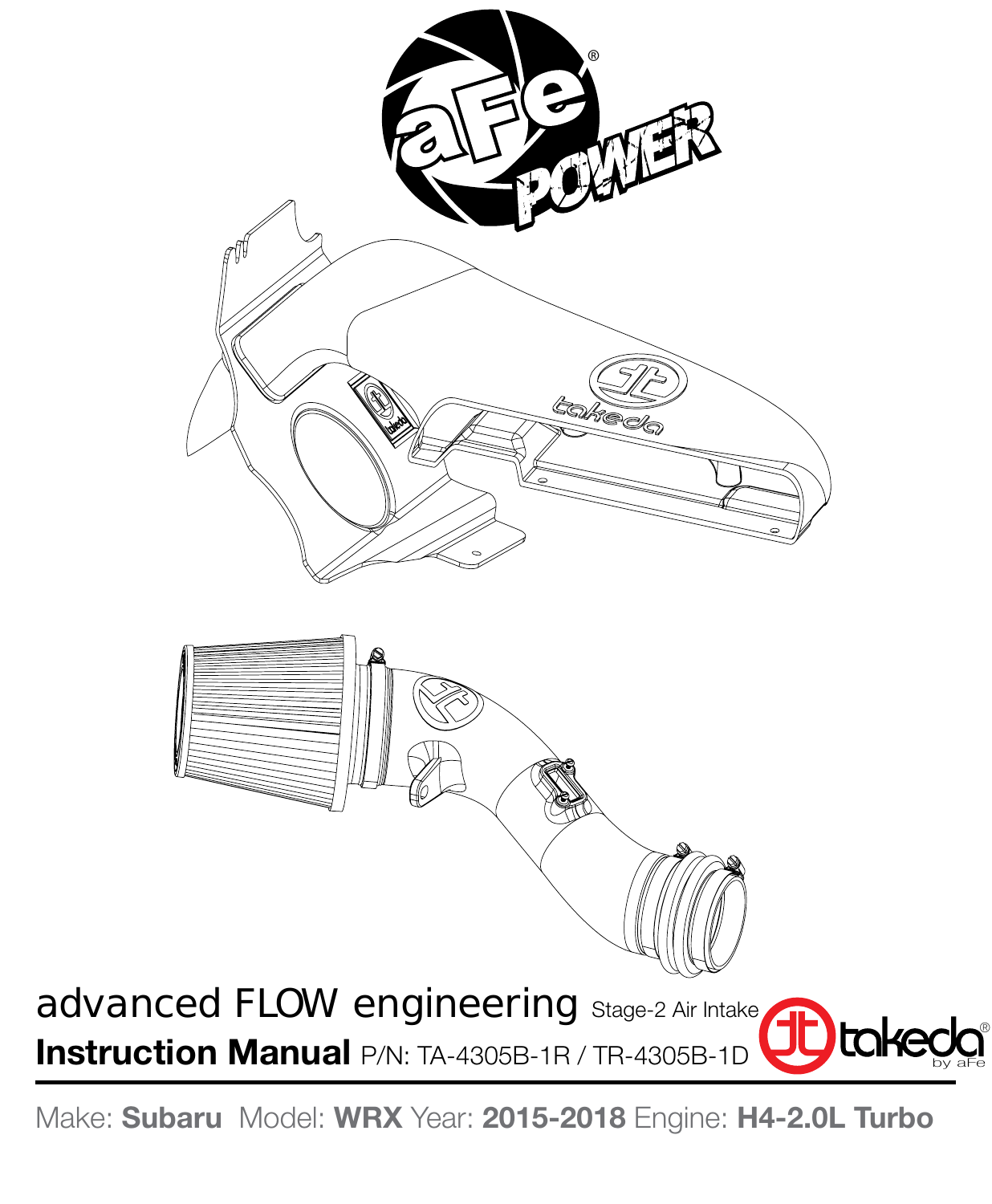

- Please read the entire instruction manual before proceeding.
- Ensure all components listed are present.
- If you are missing any of the components, call customer support at 951-493-7100.
- Ensure you have all necessary tools before proceeding.
- Do not attempt to work on your vehicle when the engine is hot.
- Disconnect the negative battery terminal before proceeding.
- Retain factory parts for future use.

| Label          | Qty. | Description                        | Part Number     |
|----------------|------|------------------------------------|-----------------|
| A <sub>1</sub> |      | Air Filter (Pro DRY S)             | TF-9009D        |
| A2             |      | Air Filter (Pro 5R)                | <b>TF-9009R</b> |
| B              |      | Tube                               | 05-T4305B3      |
| $\mathsf{C}$   |      | Housing                            | 05-T4305B2      |
| D              |      | Scoop                              | 05-T4306B3      |
| E              |      | Coupling, Silicone Reducer         | 05-01400        |
| F              | 2    | Clamp, 048 (2-9/16" - 3-1/2")      | 03-50007        |
| G              | 2    | Screw, Chs Hd Slotted: M4 x .7 x 8 | 03-50034        |
| H              |      | Harness, MAF Extension             | 05-01359        |
|                |      | Pre-Filter                         | TP-7011B        |

#### **Installation will require the following tools:**

8mm Nut driver, 10mm Nut Driver, 1/4" Ratchet, 10mm Socket, Flathead Screw Driver, Phillips Screw Driver, Pliers.

Note: Legal in California for use on race vehicles only. The use of this device on vehicles used on public streets or highways is strictly prohibited in California and others states that have adopted California emission regulations.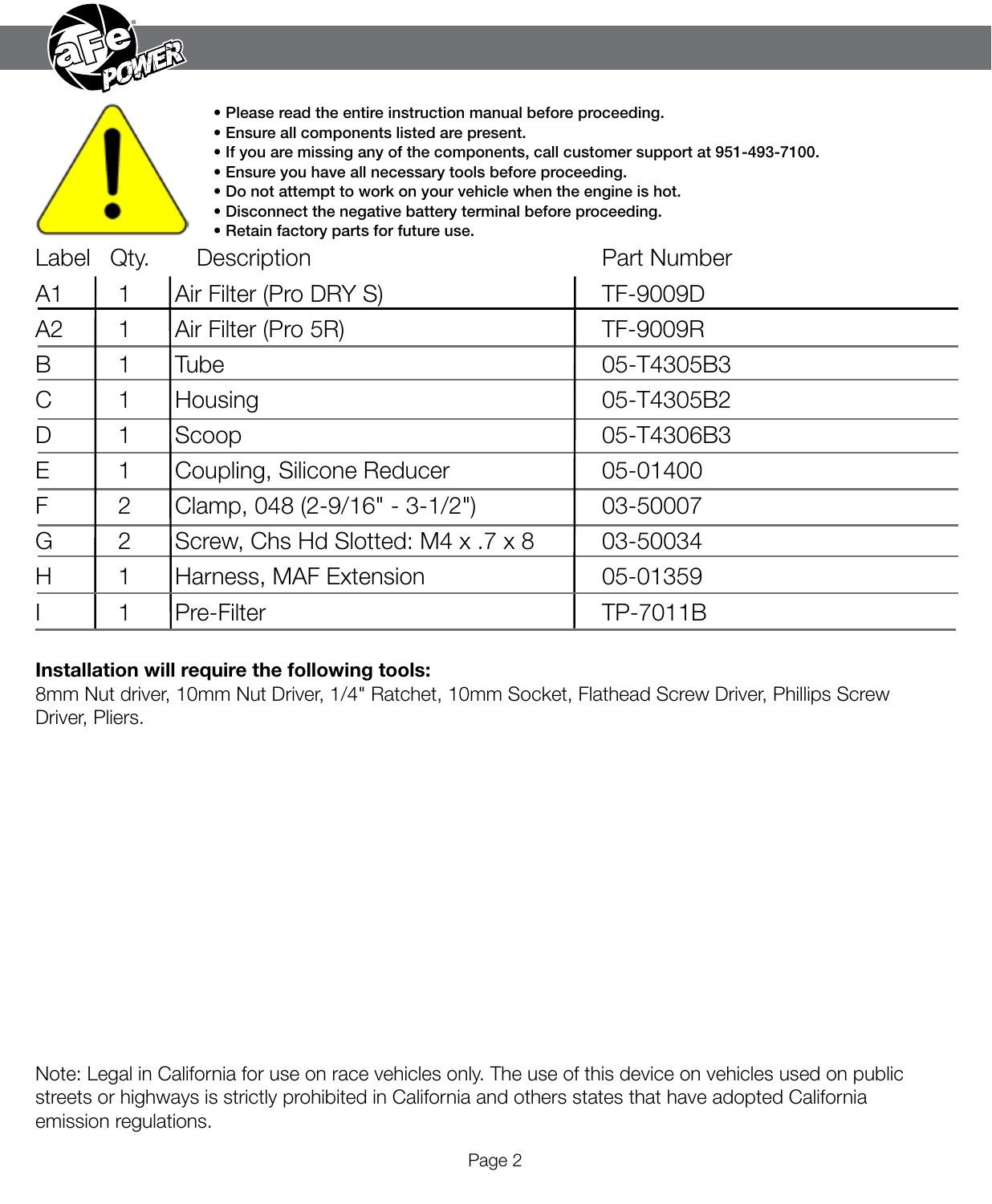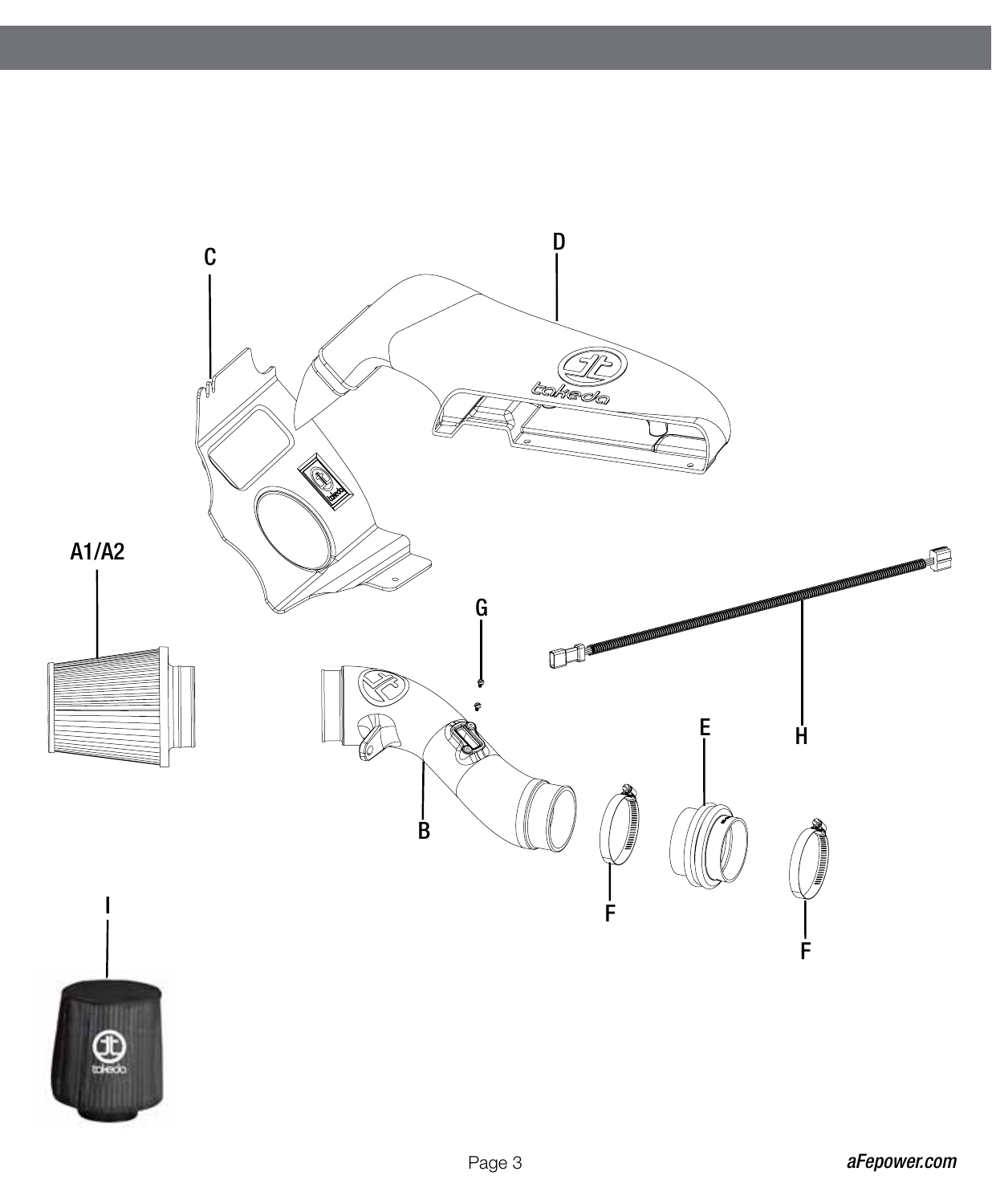



## Refer to Figure A for Steps 1-3

- Step 1: Unplug MAF sensor harness from MAF sensor $(1)$ .
- Step 2: Remove the two push pins retaining the OE air scoop. Do not discard push pins, will be reused later $(2)$ .
- Step 3: Remove OE air scoop from vehicle.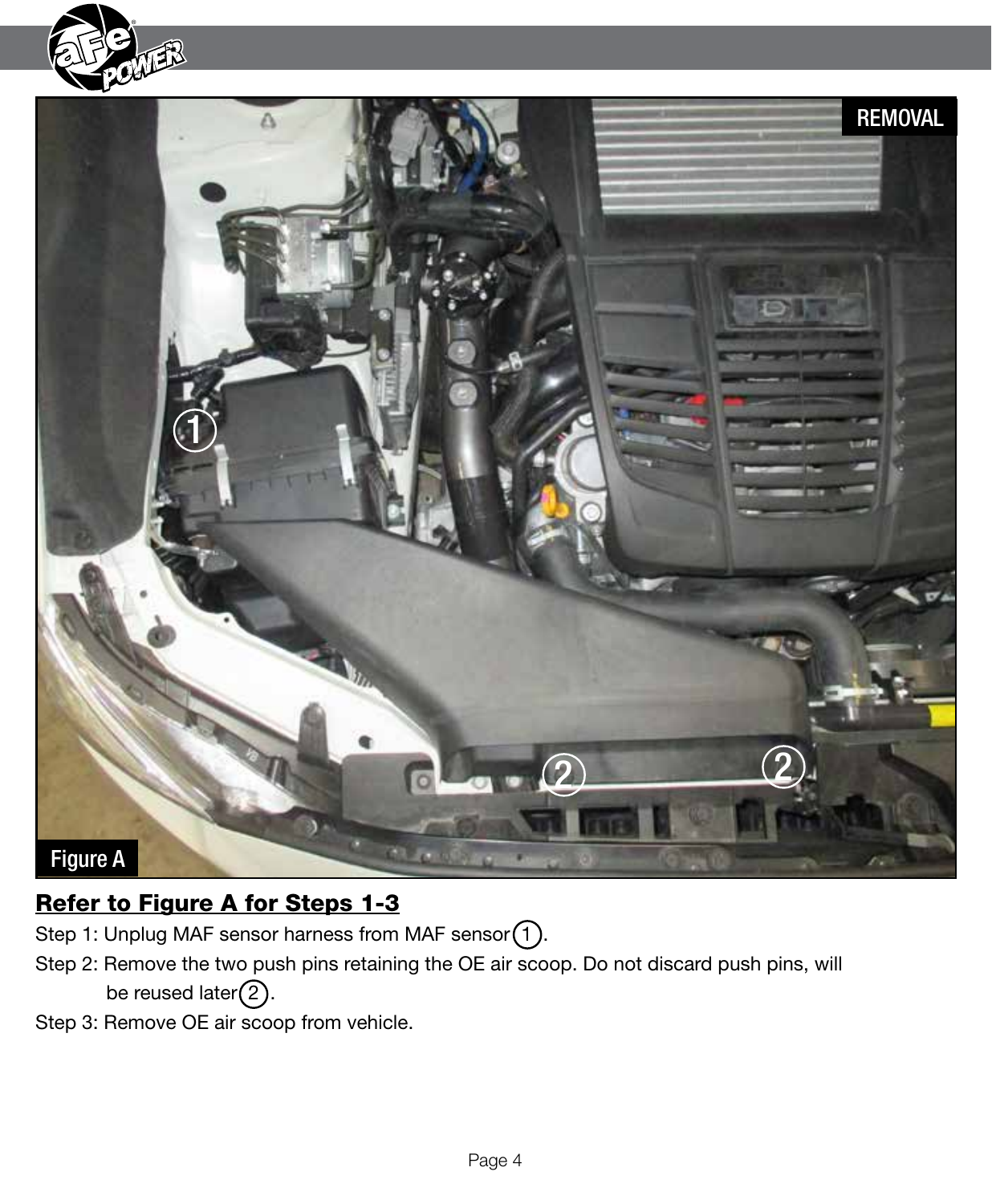

## Refer to Figure B for Steps 4-7

- Step 4: Remove the two 10mm $(3)$ nuts from the bracket on the OE air box. Do not discard nuts, will be reused.
- Step 5: Remove the 10mm $\left(4\right)$ bolt on the bottom of the OE air box. Do not discard bolt, will be reused.
- Step 6: Loosen the clamp connecting to the OE air box next to the MAF sensor.
- Step 7: Remove OE air box out of vehicle.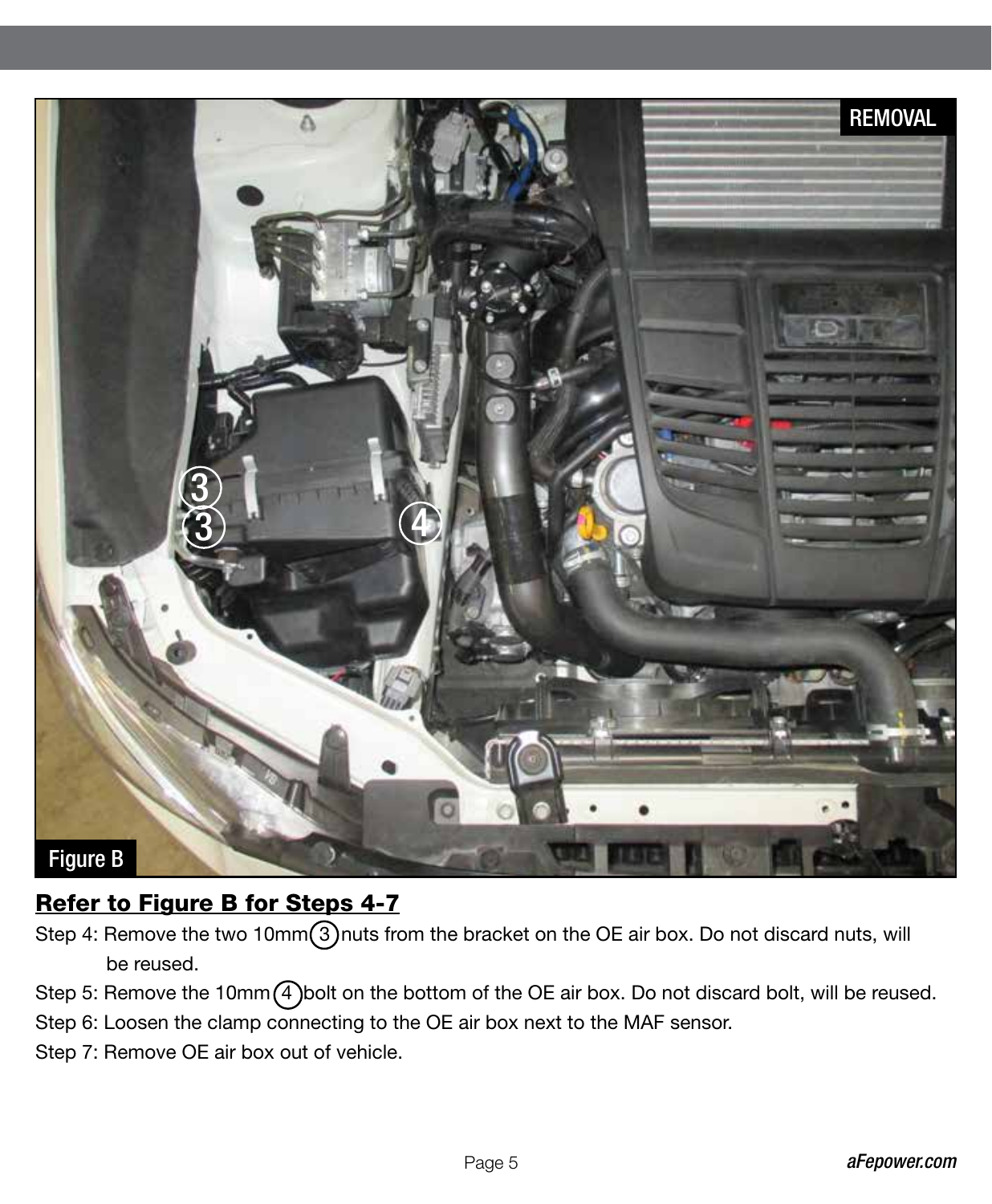



## Refer to Figure C for Steps 8-9

Step 8: Remove the 10mm $(5)$ nut off the OE intake tube bracket. Do not discard nut, will be reused Step 9: Loosen the clamp on the Intake tube connecting to the turbo inlet tube and remove tube.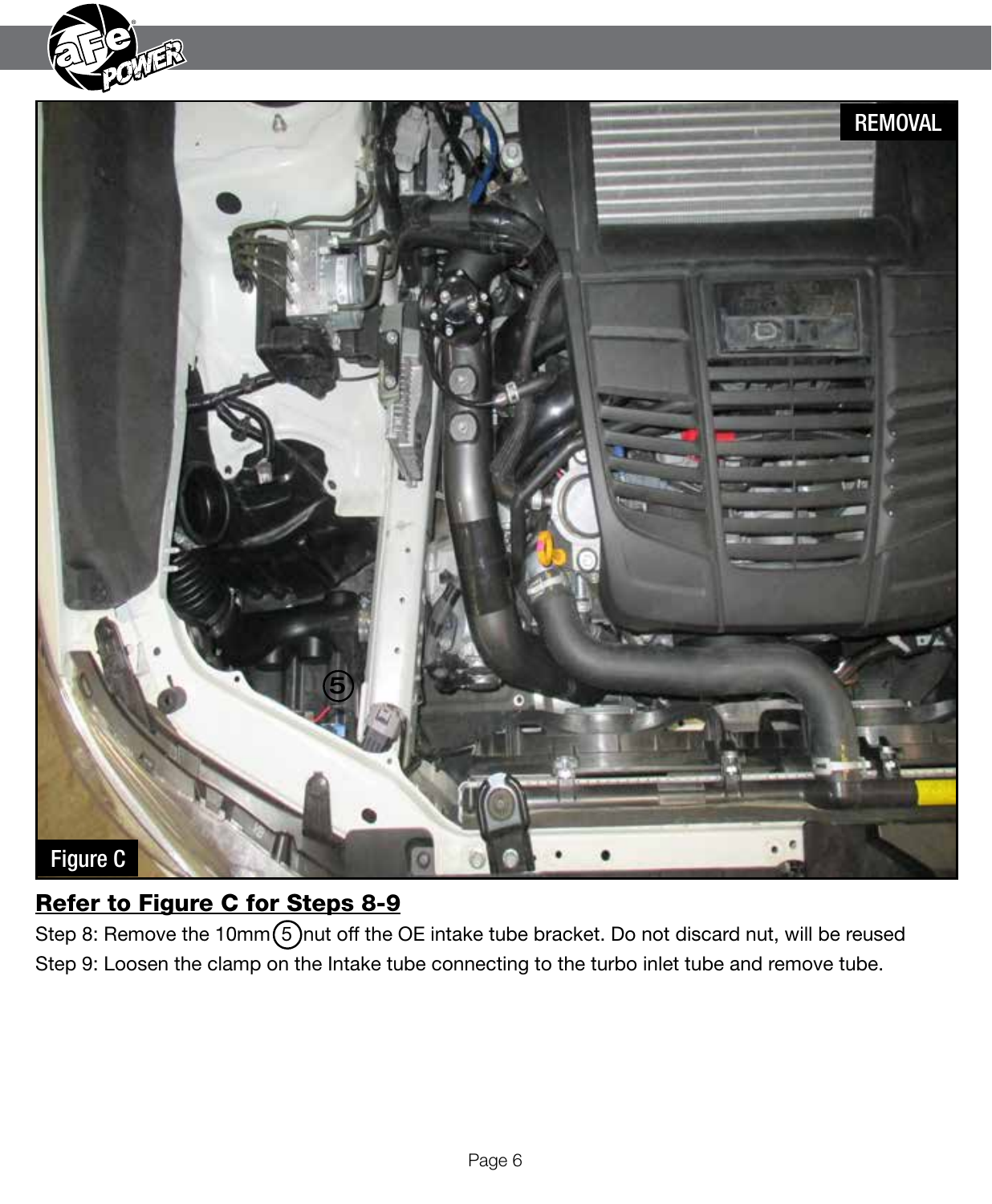

## Refer to Figure D for Steps 10-12

Step 10: Transfer MAF sensor from OE airbox to Takeda intake tube secure it using provided hardware.

- Step 11: Connect the provided MAF harness extender to the MAF sensor.
- Step 12: Pre-install the provided coupling with the bigger opening to the tube and tighten clamp. Do NOT tighten on open end.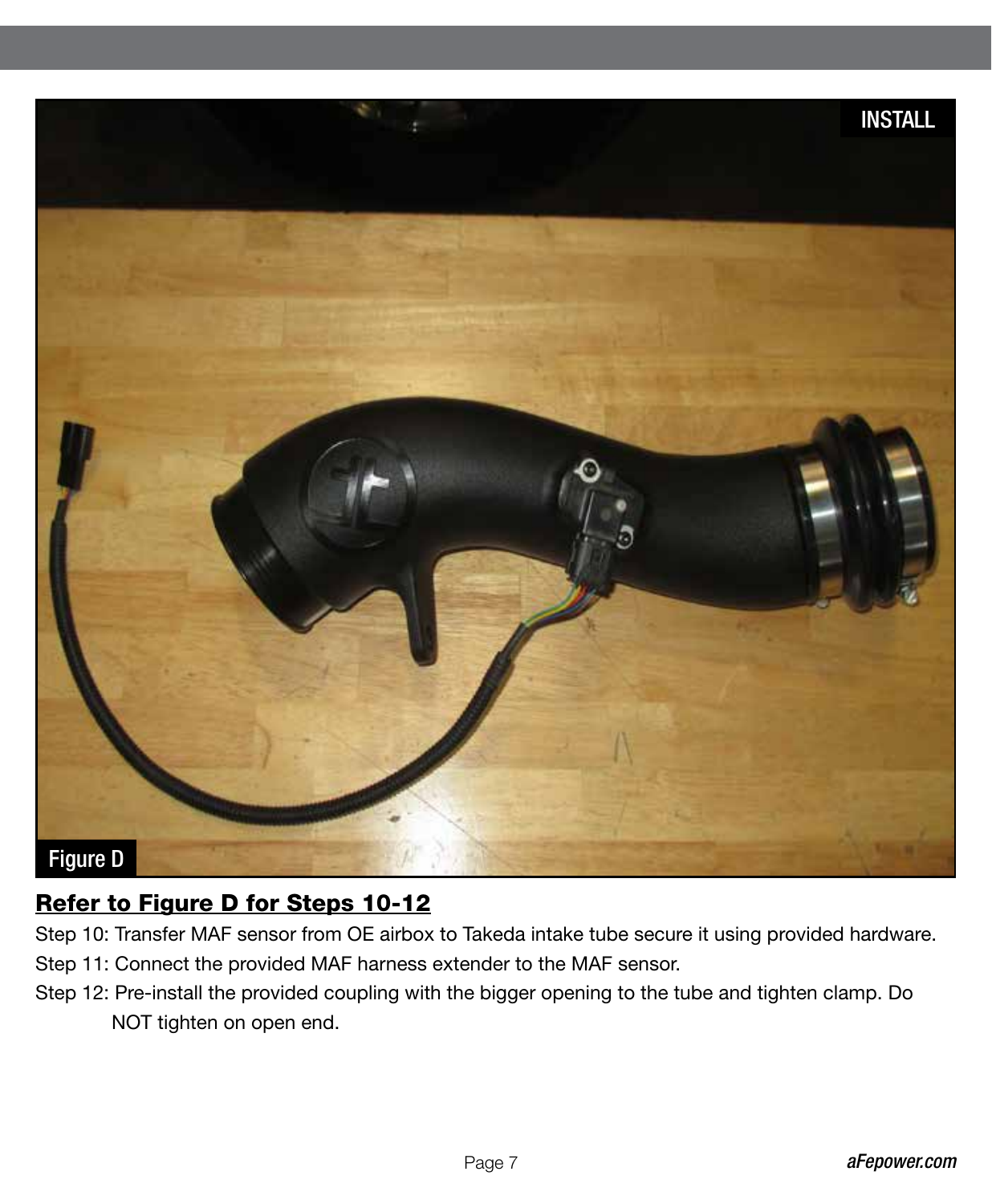



#### Refer to Figure E for Step 13-16

Step 13: Slide the intake tube assembly onto the turbo inlet, and the OE isolation mount.

Step 14: Install the air filter onto the intake tube.

Step 15: Align the intake tube and secure it with the 10mm nut previously and tighten all clamps.

Step 16: Reconnect MAF sensor harness.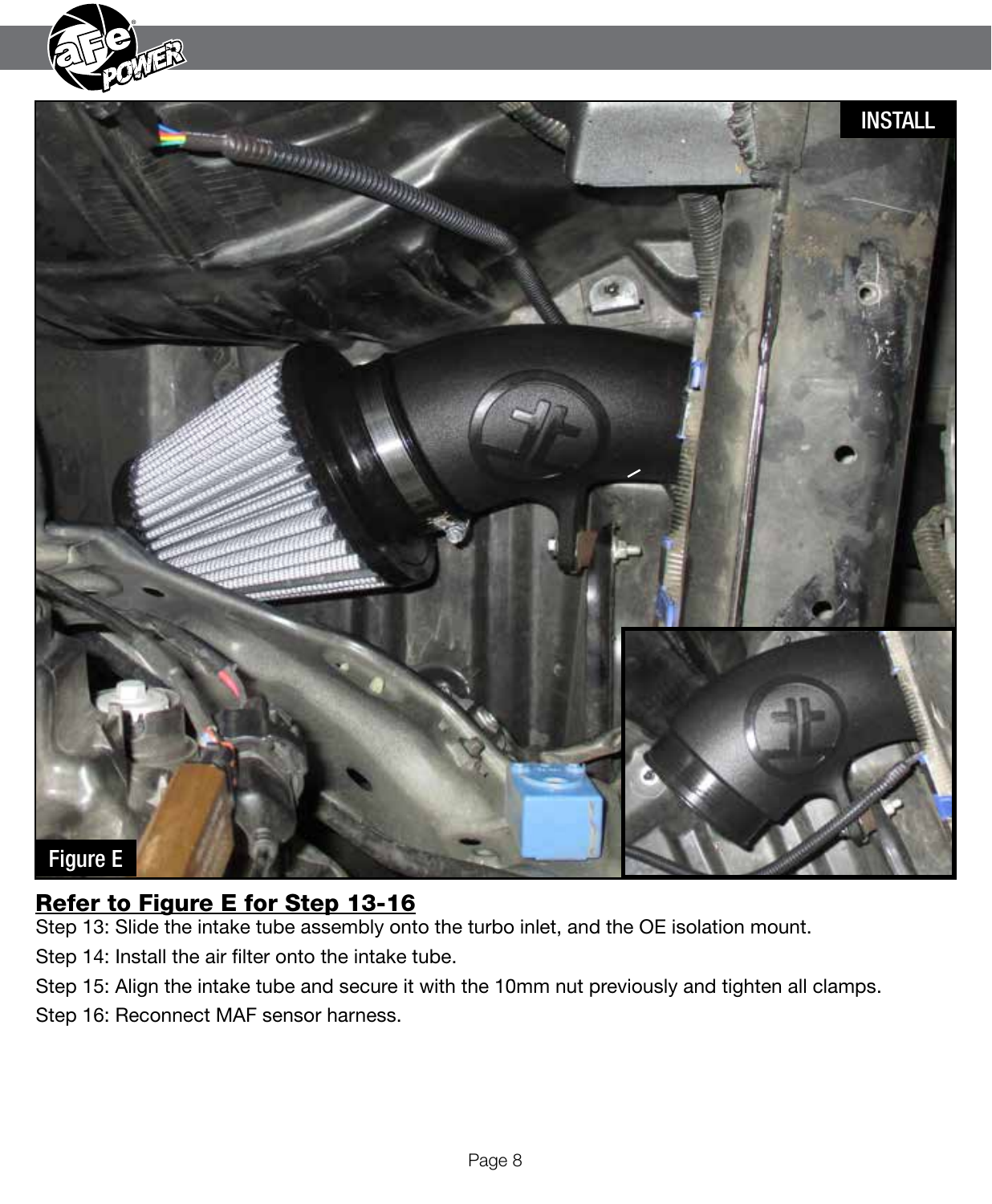

## Refer to Figure F for Step 17

Step 17: Install the Takeda housing and secure it using the OE nuts and bolt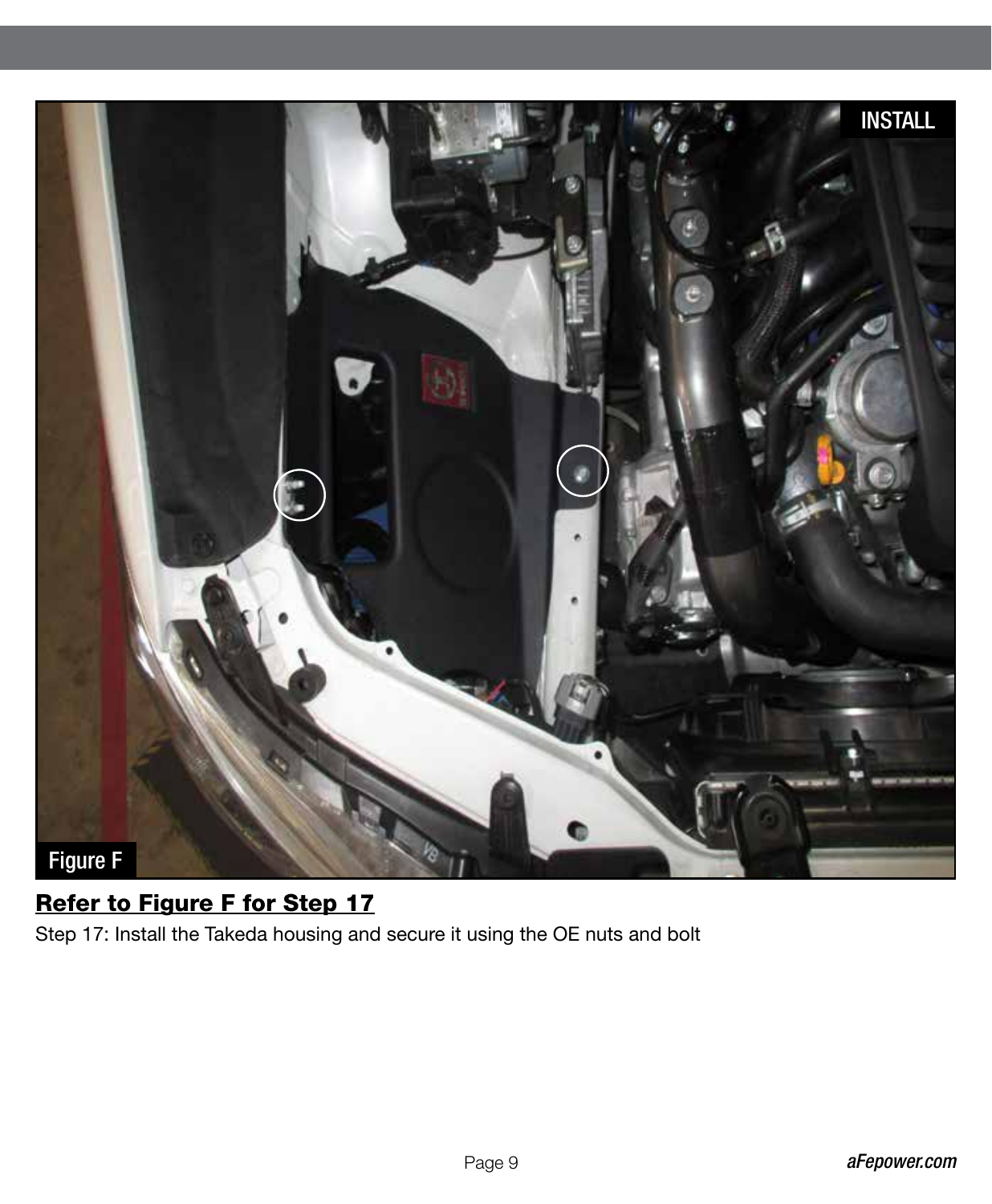



## Refer to Figure G for Steps 18-20

Step 18: Insert the Takeda air scoop though the housing opening, assure it snaps in to the grooves.

Step 19: Re-install the OE push pins to secure the Takeda air Scoop.

Step 20: Make sure all bolt and clamps are tight, installation is now complete. Thank you for choosing Takeda USA!

**NOTE: Retighten all connections after approximately 100-200 miles.**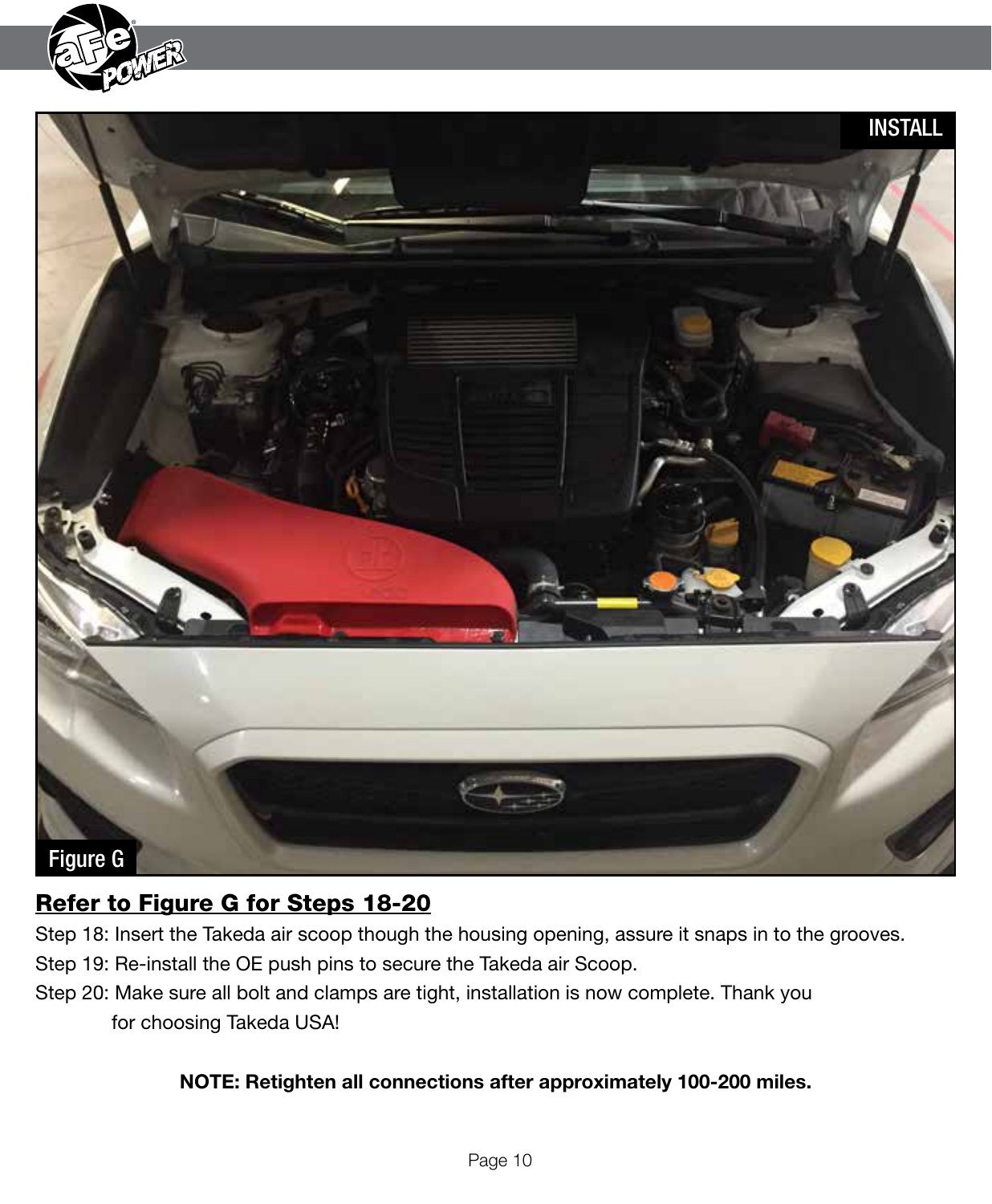Page left blank intentionally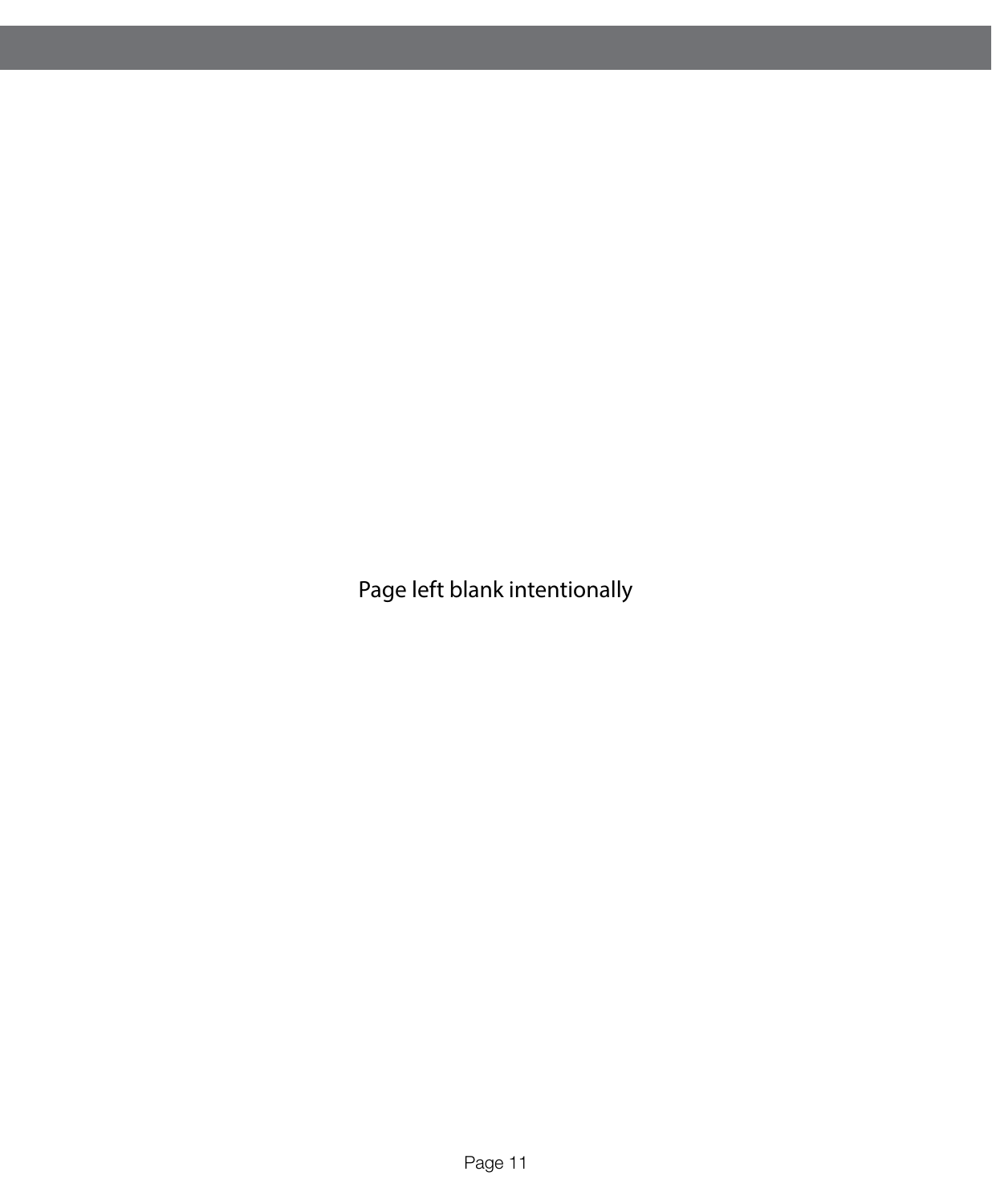

Page left blank intentionally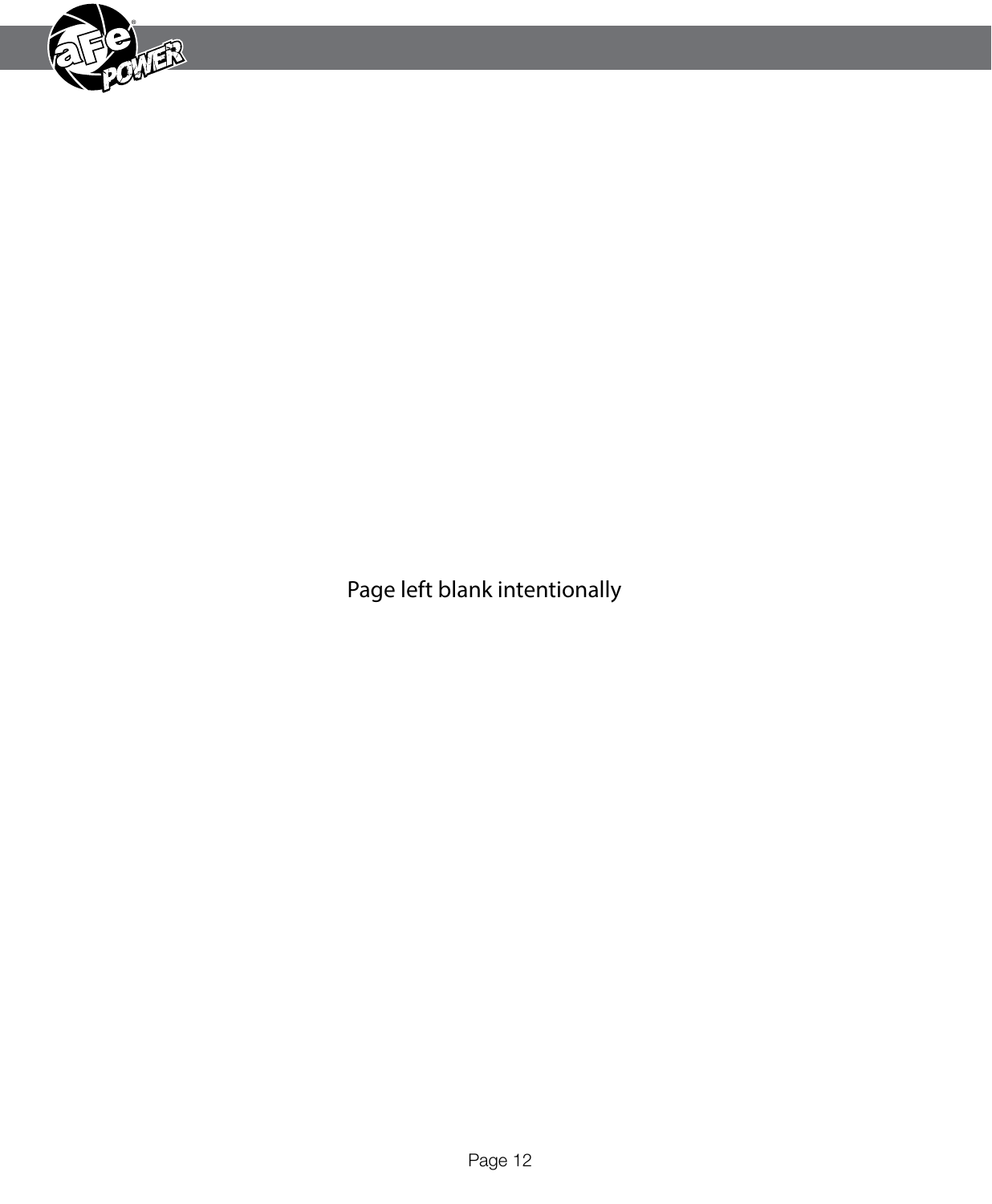Page left blank intentionally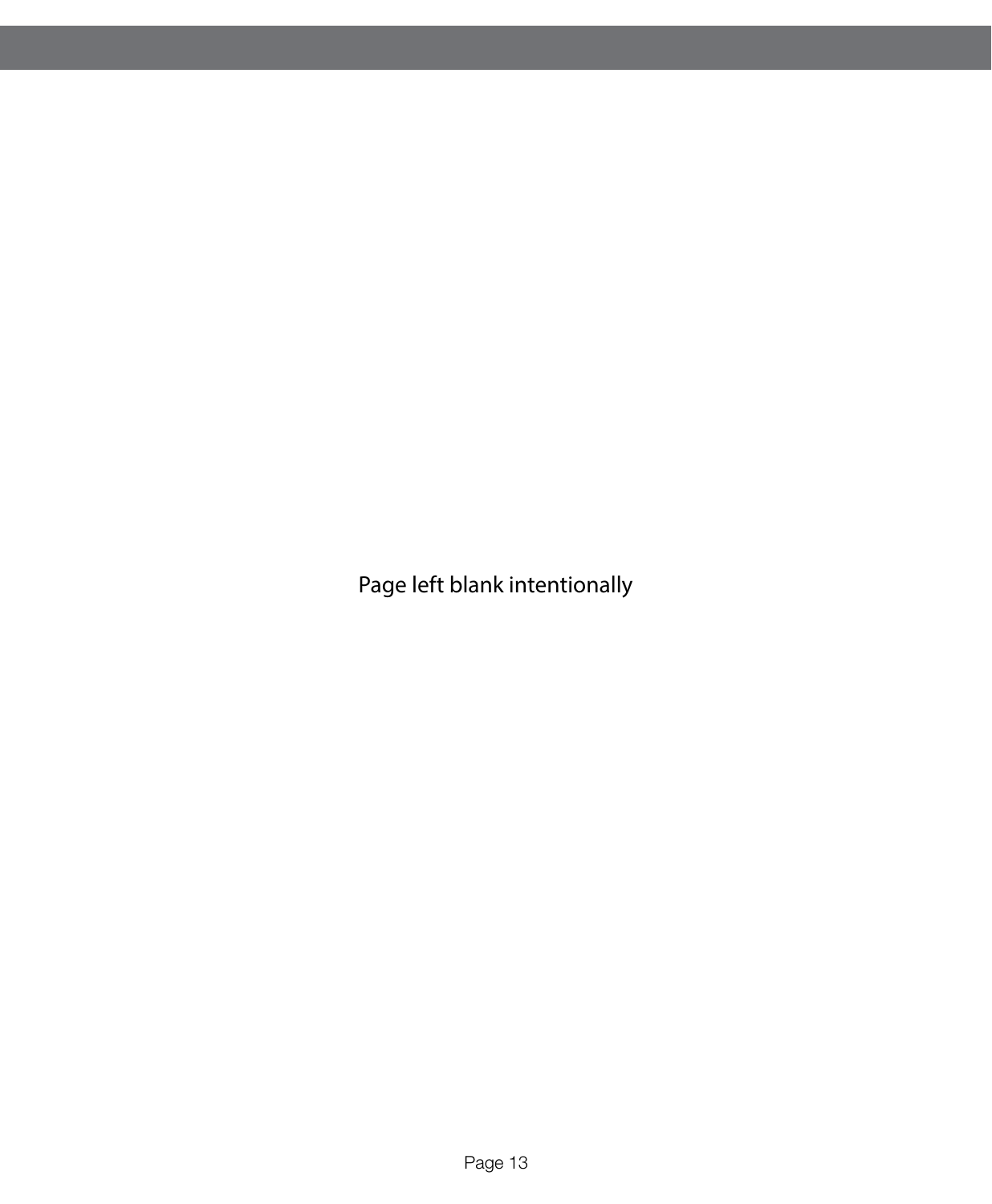

#### Pro DRY S Air Filter



P/N: TF-9009D

P/N: TP-7015C



P/N: TF-9009R

Pre- Filter



P/N: TP-7011B

Cat-Back Exhaust



P/N: 49-36801-P (Pol. Tips) 49-36801-L (Blue Tips)



P/N: TP-7003D



P/N: 90-50501 P/N: 40-30332 (M)



 40-30333 (L) 40-30334 (XL)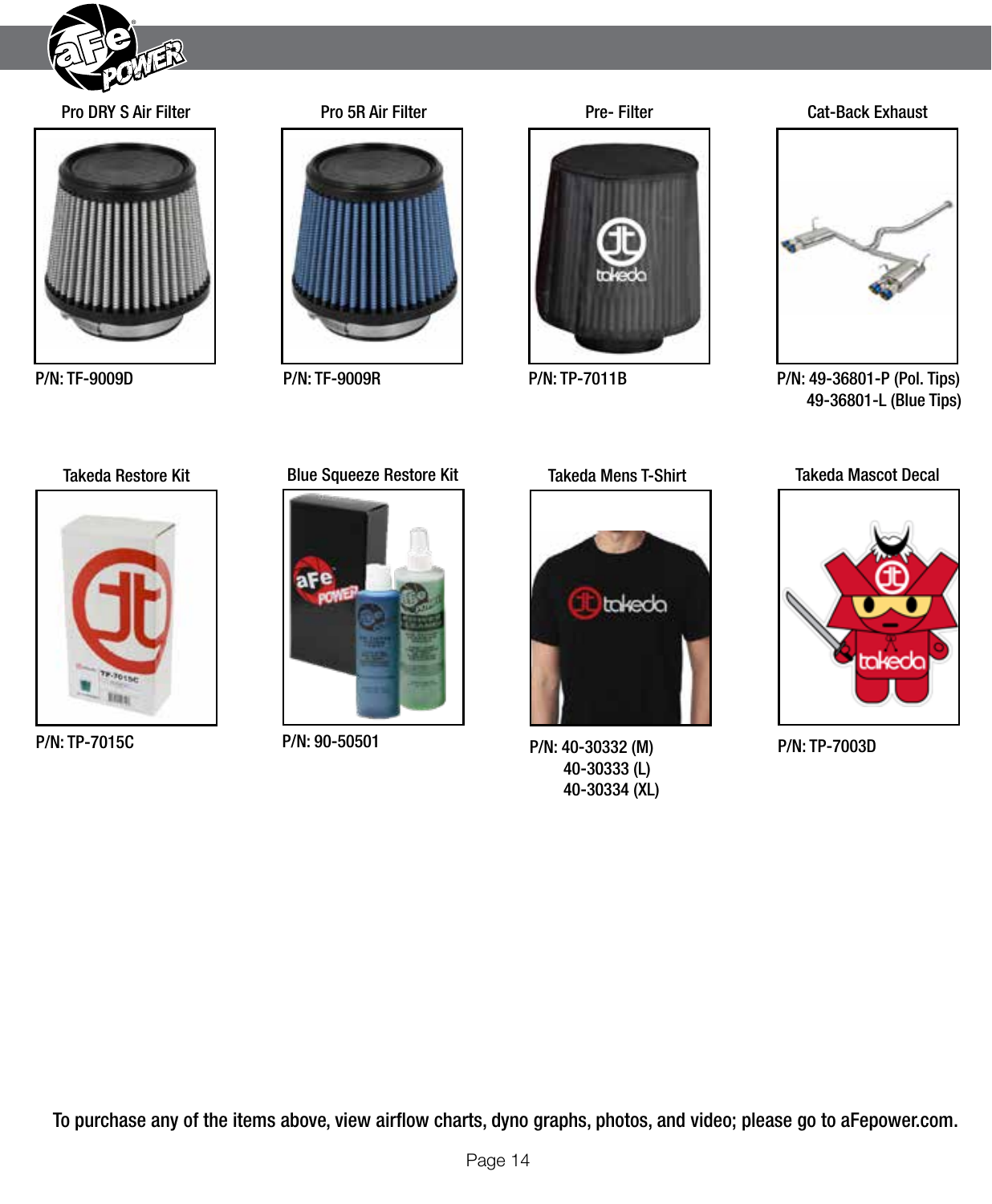# **Warranty**

#### General Terms:

- aFe warrants their products to be free from manufacturer's defects due to workmanship and material.
- This warranty applies only to the original purchaser of the product and is nontransferable.
- Proof of purchase of the aFe product is required for all warranty claims.
- Warranty is valid provided aFe instructions for installation and/or cleaning were properly followed.
- Proper maintenance with regular inspections of product is required to insure warranty coverage.
- Damage due to improper installation, abuse, unauthorized repair or alteration is not warranted.
- Incidental or consequential damages or cost, including installation and removal of part, incurred due to failure of aFe product is not covered under this warranty.
- All warranty is limited to the repair and/or replacement of the aFe part. To request Return Goods Authorization ("RGA"), email RGA@afepower.com or call (951)493-7100. Upon receipt of the RGA, you must return the product to the address provided in the RGA, freight prepaid and accompanied with a dated proof of purchase and the RGA. Upon receipt of the defective product and upon verification of proof of purchase, aFe will either repair or replace the defective product within a reasonable time, not to exceed thirty days.

| <b>Product Category</b>          | <b>P/N Prefix</b>      | <b>Warranty duration</b> |  |
|----------------------------------|------------------------|--------------------------|--|
| Direct OE Replacement Filters    | 10, 11, 30, 31, 71, 73 | Life of the vehicle      |  |
| <b>Racing Filters</b>            | 18                     | 1 year                   |  |
| Universal                        | 21, 24, 72             | 2 years                  |  |
| Air Intake Systems               | 50, 51, 54, 55, 75     | 2 years                  |  |
| <b>Exhaust Systems</b>           | 49                     | 2 years                  |  |
| Intercoolers & Intercooler Tubes | $46 - 2$               | 2 years                  |  |
| Intake Manifolds                 | $46-1$                 | 2 years                  |  |
| <b>Differential Cover</b>        | $46 - 7$               | Life of the vehicle      |  |
| <b>Exhaust Manifolds</b>         | 46                     | 2 years                  |  |
| <b>Throttle Body Spacers</b>     | $46 - 3$               | 2 years                  |  |
| <b>Fluid Filters</b>             | 44                     | 90 days                  |  |
| Pre-Filters                      | 28                     | 2 years                  |  |
| Heavy Duty OE Replacement        | 70                     | 2 years                  |  |
| PowerSports OE Replacement       | 81, 87                 | 2 years                  |  |
| PowerSports Intake Systems       | 85                     | 2 years                  |  |

No other warranty expressed or implied applies nor is any person or advanced FLOW engineering authorized to assume any other warranty. Some States do not allow the exclusion or limitation of incidental or consequential damages or do not allow limitations on how long an implied warranty lasts, so the above limitations or exclusions may not apply to you. This warranty gives you specific legal rights, and you may also have other rights which vary from State to State.